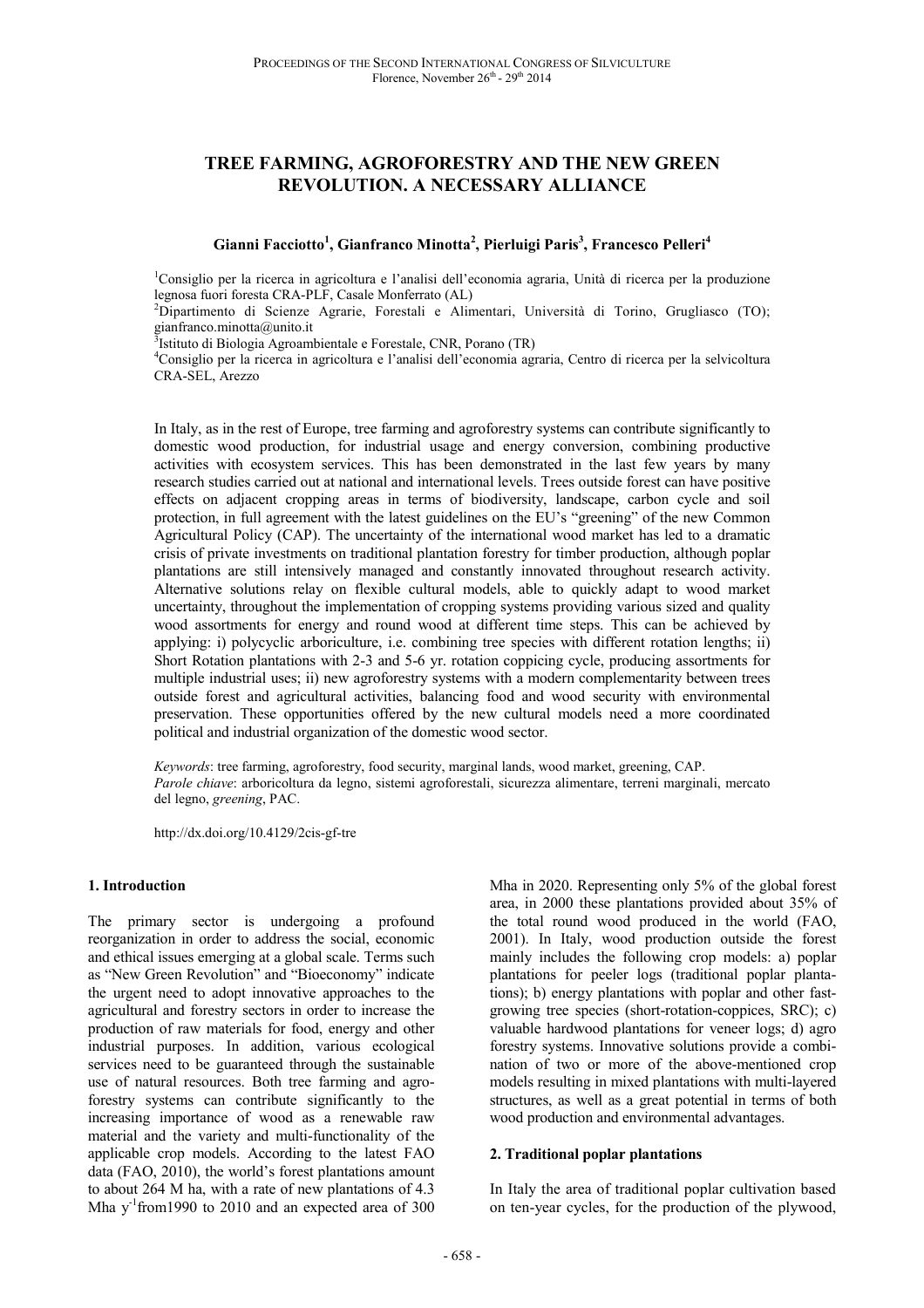is continuing to decrease. Currently it has reached its historical minimum: 69,500 ha (FAO, 2012), of which only 39,000 ha is on farm land (General Census Agriculture, 2010). The industrial wood annually obtainable from poplar stands accounted on average for 1.1 million  $m^3$  from 2000 to 2010, and only 800,000  $m^3$ in 2010 (ISTAT, 2012), while the total domestic requirement is over 2 million  $m<sup>3</sup>$  per year. This deficit in domestic production is covered by massive imports of round wood from other European countries and particularly from Eastern Europe (FAO, 2012).

There are several reasons for the above situation including: a) an internal closed market controlled by a few buyers that maintain a low price of poplar wood  $(40-52 \text{ } \in \text{per} \text{ m}^3 \text{ in stand})$ ; b) the choice of only one clone, the "I-214", as the preferred raw material for the industry and a consequent lack of market for the wood from other more productive poplar clones that are resistant to pest and diseases; c) a lack of awareness in terms of the environmental role of poplar.

Another negative aspect concerns the many environment-oriented laws and regulations that have banned poplar cultivation from lands that are the most appropriate for poplar growing, such as floodplains and river beds: particularly: ZPS - Special Protection Zone, SIC - Site of Community Importance and Parks.

As a consequence there has been a gradual reduction in the number of operators in the poplar sector (Nervo *et al*., 2011). Furthermore in recent years, farmers have increased the distance between poplar plants, reaching a density of around 280 plants per hectare instead of the 300-330 previously used. The greater surface available per plant produces trunks of a higher quality and leads to greater flexibility in the length of the cycle.

Recently, two forest certification standard schemes for traditional poplar stands have been implemented: the Forest Stewardship Certification (FSC, www.fsc.org) and the Programme for the Endorsement of Forest Certification (PEFC, www.pefc.org), both based on internationally-recognized requirements. Sustainable poplar plantation management consists mainly of a management plan and the implementation of an environmental monitoring system i.e. clonal diversification, measures to mitigate negative impacts of chemical applications (pests and disease control, nutrient supply), safe harvesting methods, water-course protecttion, and irrigation water management and control.

All this has resulted in a reduction in cultivation practices and costs without affecting the quality of the wood (Vietto *et al*., 2011). These certification systems involve an evaluation of individual companies (each forest company is inspected by a certifier on at least an annual basis). However in order to provide costeffective certifications to private smallholders, group certification has also been developed (Coaloa and Vietto, 2008). At the end of 2012, a total of 4,393 hectares had been certified through certification groups of smallholders, in Piedmont, Friuli Venezia Giulia and Lombardy, on about 140 farms: 3,578 ha were certified with the PEFC scheme, the remaining 815 ha with the FSC scheme (Coaloa, 2014). Certification can help to improve the social perception of poplar cultivation, as well its environmental role.

In order to reduce the environmental impact of poplar cultivation, CRA-PLF have performed extensive studies and research to select clones that are resistant to the main biotic adversities and to improve cultivation techniques, thus reducing the need for treatment with pesticides and chemical fertilizers. The new poplar clones, recently placed on the market, are characterized by fast growth, high wood production as well as adaptability to different environments and soil conditions, resistance to diseases, and wood quality (Vietto *et al*., 2012; Facciotto *et al*., 2014).

As regards cultivation techniques, the amount of nitrogen recommended by CRA-PLF and distributed into poplar stands is totally absorbed by trees. On the other hand, the abundant fertilizers applied to other crops, particularly nitrogen, remains unused and, leached throughout the soil, thus polluting the water table. Poplar stands have a lower environmental impact than food crops in terms of phytosanitary treatment, particularly compared with fruit orchards. The lower impact has been confirmed by surveys with bioindicators (*Carabidae* and soil *Arthropoda*), thus demonstrating that poplar stands are more similar to natural forests than to crops (Chiarabaglio *et al*., 2014a). The absorption of GHG in poplar stands is quite high. In an average year of rotation length, it ranges from 13 t  $CO_2$  ha<sup>-1</sup>yr<sup>-1</sup> of stand grown with a low input to 19 t  $CO<sub>2</sub>$  ha<sup>-1</sup>yr<sup>-1</sup> of stand grown with a high input (Seufert, 2010).

Poplar cultivation is likely to undergo a differentiation process towards a number of different cultural models, each specific to a group of products or environmental services (e.g. phytoremediation, especially in combination with SRF, and landscape restoration). The features of the main models are shown in Table 1. In the short term, the demand for poplar wood by new OSB panels, packaging, paper and energy industries is likely to increase. This demand will no longer be satisfied by the by-products of traditional poplar cultivation alone, therefore dedicated cultivations will become necessary.

Various high density plantation models, such as short rotation coppice, have been adopted in order to meet the new requirements of the above mentioned specific sectors. The growing demand for lignocellulosic feedstock for the production of second-generation biofuels can be met with the strong expansion of the areas planted with the new cultivation models (Coaloa and Facciotto, 2014). The production of second generation bioethanol, which was recently started in Crescentino (Piedmont, Italy) is particularly interesting. LCA modeling indicated that E100 (100% bioethanol) and E85 (85% bioethanol,15% petrol) fuels derived from poplar from various locations in the EU have a10% to 90% lower environmental impact than petrol in terms of global warming, abiotic depletion, ozone depletion and photochemical oxidation depending on the exact poplar supply chain and conversion technology models (Guo *et al*., 2014). The development of crops for biomass production is relatively recent, and was first encouraged by government incentives for the conversion of agri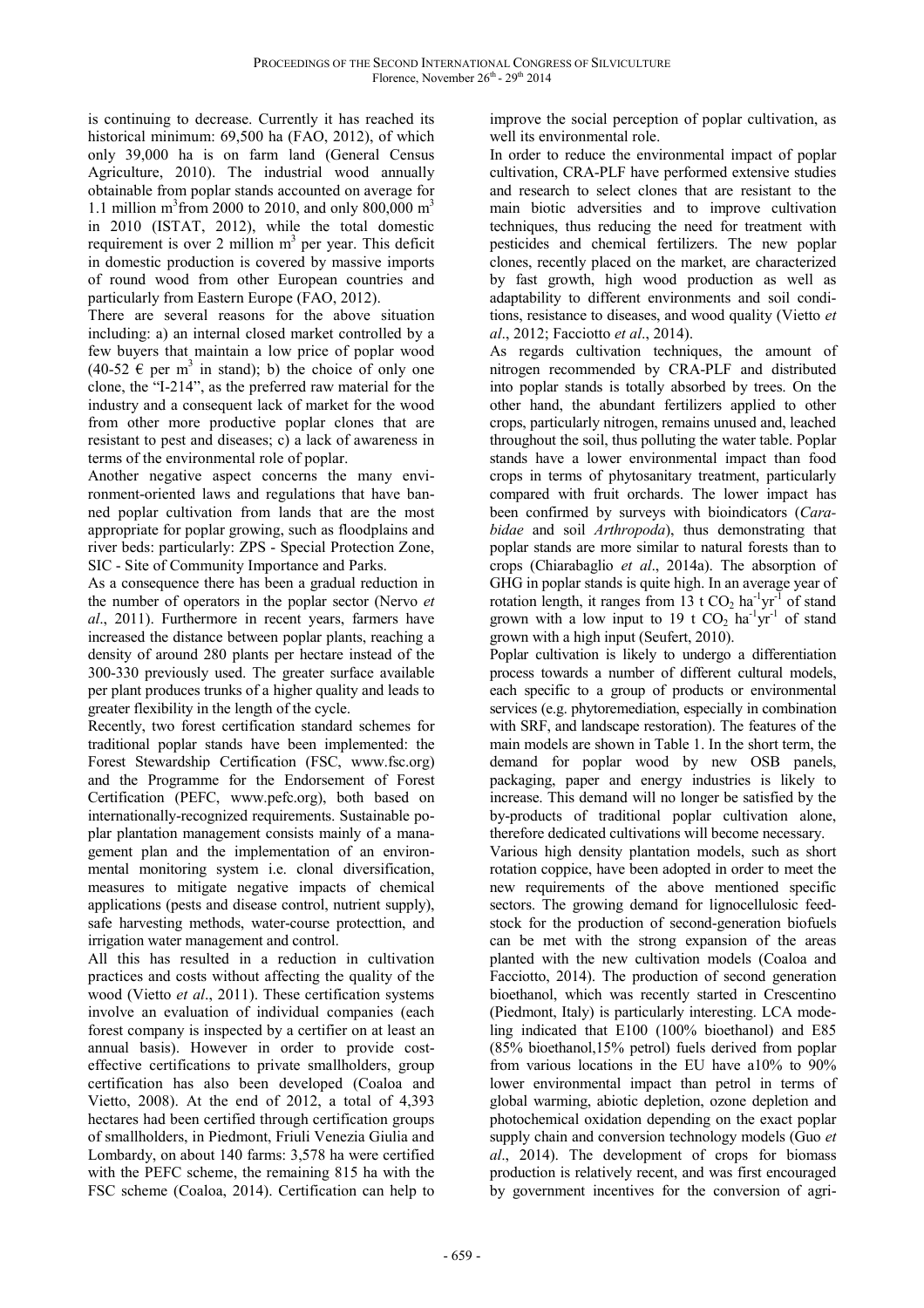cultural land to energy crops, in line with the National Action Plan for Renewable Energy in Italy.

This plan adopts the Renewable Energy Directive, and sets a target for the production of 4 Mt of dry matter (d.m.) per year by 2015 and 10 Mt by 2020 (Coaloa and Facciotto, 2014). Currently, however, the area dedicated to SRC is limited to about 10 000 ha, of which 7000 ha is with poplar. Several new poplar varieties such as 'Orion', 'Imola', 'Baldo' (selected by CRA-PLF) and 'Monviso', 'AF2', 'Sirio', 'Pegaso', 'AF8' and others (selected by a private company, Alasia Franco), characterized by a good growth rate, disease and pest tolerance and better sprouting after repeated coppicing, have led to an increase in biomass production, thus reducing the economic and energetic costs.

Site characteristics (soil fertility, climatic conditions) and water availability (precipitation and irrigation) are the main limiting factors to productivity (Bergante *et al*., 2010). The clones/provenances used in SRC trials have shown yields of up to 25 td.m. ha<sup>-1</sup>year<sup>-1</sup>. The yields in commercial plantations, where fertilization and irrigation are rarely applied by farmers, are lower (average ranging from 6 to12 td.m. ha-1year-1) (Paris *et al*., 2010; Facciotto *et al*., 2009). The coppice cycle in the "very high planting density" trials is generally short (2-3 years). The wood biomass produced is of a low quality owing to a high bark percentage (15-20%), and is mostly used as chips for bio-energy power plants or for co-firing in thermo-electric plants and incinerators.

In the case of "high planting density", the cycle is longer (5-6 years) and usually the yields obtained are within the range of 8 to 20t d.m.  $ha^{-1}year^{-1}$ . In this case, the raw material is of a good quality, with a lower bark percentage, and is best used for pellet production or other industrial uses, such as pulp for paper or packaging.

# **3. Short-rotation-coppices (SRC)**

Short rotation coppices are a crop model especially developed for the production of energy wood. These crops have an energy balance generally favourable (NjakouDjomo *et al.*, 2015), and higher than traditional agricultural crops. In Europe SRC plantations cover an estimated area of 50,000-70,000 ha (Weitz, 2014), with about 12,000 in Sweden and 10,000 in Italy and Hungary, respectively. The species most frequently used are poplars and willows, followed by black locust (*Robinia pseudoacacia*) and eucalypts (*Eucalyptus* spp.) in Mediterranean areas. The development of these cropping systems is linked to the expected expansion in the share of energy from renewable sources. In the EU this share is expected to increase from 14% to 20% from 2010 to 2020, up to 27% in 2030 (Mantau *et al*., 2010). According to Mantau *et al*., in 2030 about 26 Mha of SRC plantations would be required to compensate for the deficit of energy-wood in the European Union.

Much research conducted in Italy and abroad has shown that the yield achievable with these crops varies with site conditions, growing techniques, and planting

materials (NjakouDjomo *et al*., 2015, Di Matteo *et al*., 2012; Paris *et al*., 2011; Bergante, 2010; Bergante *et al*., 2010). In the Po valley, poplar and willow SRC plantations established in medium/high fertility arable soils with selected clones planted at a density of 5900 trees ha<sup>-1</sup>, have shown yields frequently exceeding 10 t ha<sup>-1</sup> y<sup>-1</sup>d.m. up to 22-24 t ha<sup>-1</sup>y<sup>-1</sup>d.m. with a two-year rotation cycle (Paris *et al*., 2011). Yields around 10 t ha<sup>-1</sup>y<sup>-1</sup>d.m.have also been recorded in central Italy using poplar clones selected for biomass, with biennial or triennial rotation cycles and a planting density of 7140 trees ha<sup>-1</sup> (Di Matteo *et al.*, 2012). In addition black locust SRC plantations established in the Po valley have shown productivities of about 8-12 t ha<sup>-1</sup>y<sup>-</sup> <sup>1</sup>d.m. with a two-year rotation cycle (Bergante, 2010). Parallel research carried out in northern and central Italy has shown that SRC productivity depends mainly on the water availability expressed by annual or seasonal rainfall (Bergante *et al*., 2010).This suggests the likely effect of the undergoing climate change on the land suitability for these woody crops.

Poplar, willow and black locust SRC plantations, established with low planting densities of 1500-2000 trees ha<sup>-1</sup> and a 5-7 year rotation cycle, are also under experimentation in the Po valley (Bergante, 2010) (Fig. 1). The aim of low density SRC is to achieve a great flexibility in the resulting assortments, producing energy-wood as well as small-sized logs for the packaging industry. Much research has clearly demonstrated that SRCs can also perform many ecological services when replacing traditional food crops. Increases in the storage of soil carbon (Garten, 2002; Bowman and Turnbull, 1997) and in animal biodiversity (Fry and Slater, 2009; Britt *et al*., 2007; Augustson *et al*., 2006; DTI, 2006; Burger *et al*., 2005) have been frequently emphasized. SRC woody crops are explicitly provided for in the new Common Agricultural Policy 2014-2020 as part of Ecological Focus Areas (EFAs). Poplar and willow SRC also have potential for removing heavy metals or other toxic substances from contaminated soils (Bianconi *et al*., 2011; Baum *et al*., 2009; Lewandowski *et al*., 2006; Berndes *et al*., 2004).

SRC plantations remove a relatively low amount of soil nutrients (Jug *et al*., 1999).However to promote the expansion of SRC crops in marginal areas, where competition with traditional food crops is low, the selection of species/genotypes with a high nutrient efficiency is mandatory. Italian alder (*Alnus cordata* L.), a fast growing, nitrogen fixing tree, endemic to restricted areas of the north Mediterranean Basin (southern Italy and Corsica island), has interesting potentialities for bioenergy plantations in marginal areas. Italian alder is considered the most drought adapted species amongst the *Alnus* genus. Although these potentialities, little is known about its suitability for SRC. Research are currently conducted on this species, with experimental plots for comparing its yield in comparison to other bioenergy woody species (hybrid poplars, robinia, eucalypts) (Scartazza *et al*., 2012), as well for studying the genetic of natural populations of *A. cordata* and *A. Glutinosa* in 16 sites in southern Italy. Within mixed alder populations,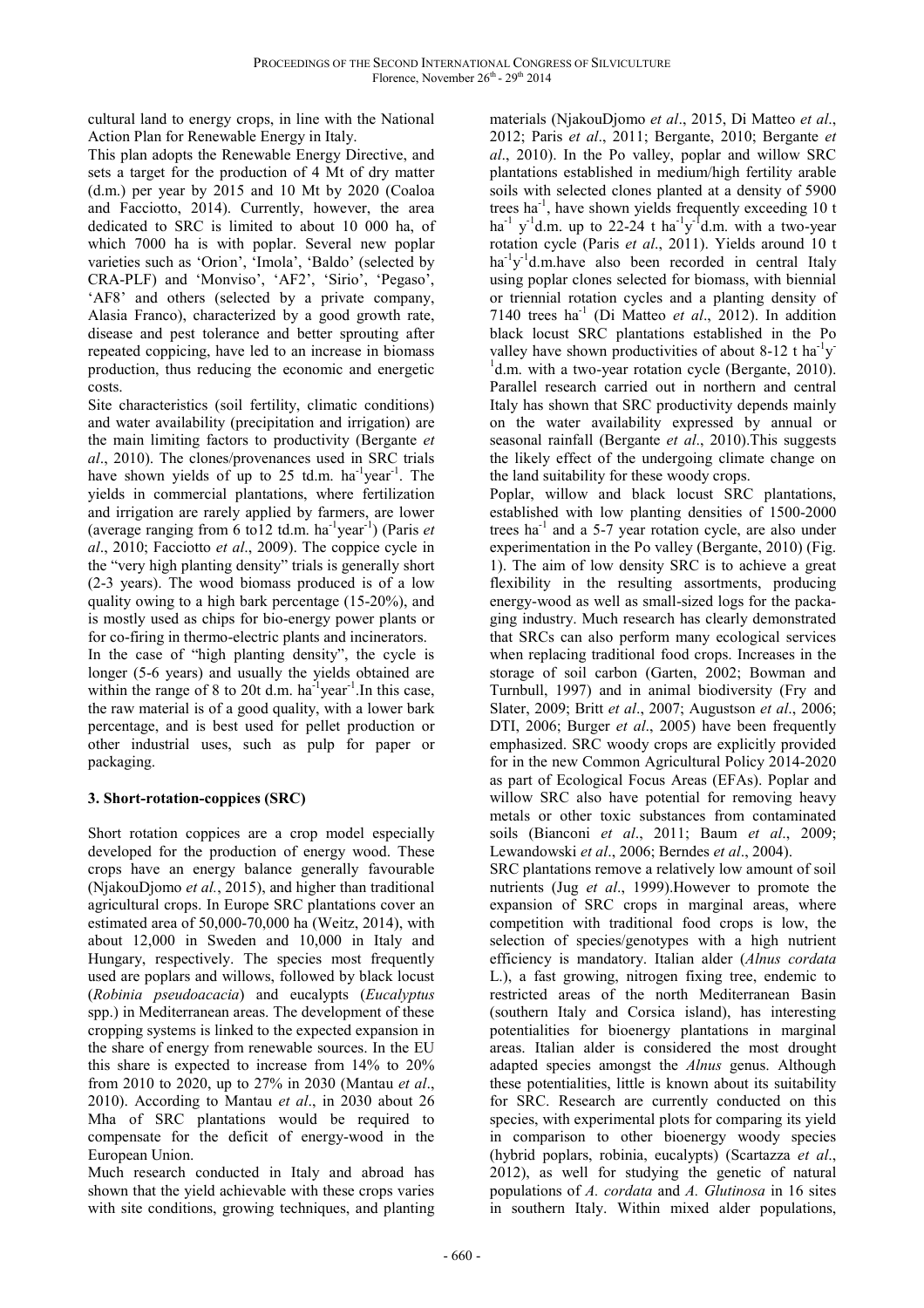natural hybrids between *A. cordata* and *A. glutinosa* were observed for the first time in 4 of 5 mixed populations (Villani *et al.*, 2013). These natural hybrids should be worthy of further investigation for their use in SRC.

In Italy, the spread of SRC plantations is also hampered by the low market value of the biomass, which discourages many farmers from undertaking this activity in the absence of government grants. Targeted policies are thus strongly needed to increase the attractiveness of these crops, by providing fair compensation to the owners.

# **4. Polycyclic plantations**

In Italy, France and North America, mixed plantations with valuable broadleaved species and poplar clones have been implemented both in tree farming plantations (Buresti Lattes *et al*., 2008a; Vidal and Becquey, 2008; Zsuffa *et al*., 1977; Paquette *et al*., 2008) and in agroforestry systems (Balandier and Dupraz, 1999; Rivest *et al*., 2010). In this type of tree farming plantations, called "polycyclic plantations", in Italy, the main crop trees, with different cultivation cycles, coexist in the same plantation area with: i) very short rotation trees for biomass production (SRCs); ii) short rotation trees for veneer production (poplar clones); iii) medium-long rotation trees for timber production (walnut and other valuable broadleaved species). The main crop trees are planted at a final harvesting distance, reaching the merchantable trunk size before the onset of strong intraspecific competition. The initial Italian experiences, carried out in typical poplar cultivation areas, have shown that poplar, due to its fast growing rates, slim shape and low shading crown, is able to actively support the growth of medium-long rotation crop trees. Minimum distances of at least 7 m, between poplar and medium-long rotation trees, are necessary to obtain a merchantable size before a significant diameter increment reduction will take place for the valuable broadleaves (Buresti Lattes *et al*., 2008b; Pelleri *et al*., 2013). For each medium-long crop tree, a variable surface of 100-144  $m^2$  is made (Buresti Lattes and Mori, 2012). Using this distance, the poplar is able to influence the valuable broadleaved tree stem form, inducing a conical crown, a light branching habit easy to prune, and a low canopy strata with living and active leaves, until harvest. The cultivation of trees with different rotation cycles has proved functional both from productive and environmental perspectives. In terms of timber production, the following results can be summarized.

- Very short rotation (SRCs): Plantations with different SRC surface investment levels were tested, using tree species suitable for mechanical harvesting aimed at chip production, and species for traditional harvesting, aimed at firewood production. Table 2 reports the 5-year production in a polycyclic plantation with seven species for biomass planted in double lines at a distance of 4 m from the other main crop trees. The double SRC line has a distance of 3 m between rows and 2 m along rows (Pelleri *et al*., 2014). Overall the SRC covers about 55% of the whole surface. The experience highlights the need to use different rotations according to the different growing rates.

- Short rotation (poplar clones): In traditional poplar plantations, generally a square planting design with a distance of 6 m is used, with a resulting stem density of 278 trees per ha. Poplar trees are usually harvested with a rotation of 10-12 years. In the polycyclic plantations, poplars are planted with wider spacing, with a square or rectangular planting design, and a resulting stem density of 90-142 trees per hectare. Poplar tree growth is therefore faster, reaching a merchantable size after 7-9 years. In an experimental polycyclic plantation, in Mantua in the north of Italy, some clones (Neva and Lena) reached an average dbh of 36 and 38 cm, respectively, after 9 years (Pelleri *et al*., 2013).

In polycyclic plantations, generally poplar stems have a larger dbh, higher volume, higher processing yield and lower processing costs in comparison to traditional poplar plantations (Castro *et al*., 2013).

- Medium-long rotation (valuable timber broadleaves). Experiments have focused on common walnut (*Juglans regia* L.). Species such as common oak (*Quercus robur* L.) have been used mainly in areas with a high naturalist and environmental value. In these special kinds of plantations, called permanent polycyclic, new tree lines can be planted in the space made available by the harvesting of trees with different delayed cycles. This is done in order to allow for continuous cultivation cycles in the same plantation area, thus maintaining a permanent tree cover (Buresti Lattes *et al*., 2014).

An experimental polycyclic plantation was established in Mantua, with 90 poplar trees (4 poplar clones: Lena, Neva, I214 and Villafranca) and 90 walnut trees (Common walnut and Hybrid walnut), planted with a rectangular overlapping design, with a distance of 7.4 m between poplar and walnut trees. Figure 2 reports the dbh trend, from 6 to 9 years after establishment, of 4 poplar clones and 2 walnut genotypes.

The most productive clones (Lena and Neva) reached a merchantable size after 7 years, while the less productive clones (I214 and Villafranca) reached it after 9 years (Pelleri *et al*., 2013).In the plots where poplar clones had already been harvested at 7 years, walnuts maintained a high growth rate with a dbh increase of 1.5-2.0 cm per year, with an average dbh of 33 cm at the age of 19.

Considering the ecological-environmental impact, polycyclic plantations have notable advantages over traditional poplar monoculture. Using nurse N-fixing trees and shrubs in this kind of mixed plantations has significantly reduced the overall cultivation practices (- 61%), in particular a reduction in fertilization, irrigation and pesticides application (Pelleri *et al*., 2013). Recent research in Lombardy has shown a higher efficiency for carbon accumulation and a higher sustainability of mixed polycyclic plantations in comparison with traditional poplar plantations (Chiarabaglio *et al*. 2014b). In summary, polycyclic plantations are more resistant to external disturbance and less demanding in terms of energetic input. This therefore makes them innovative, and more sustainable than poplar and walnut monocultures.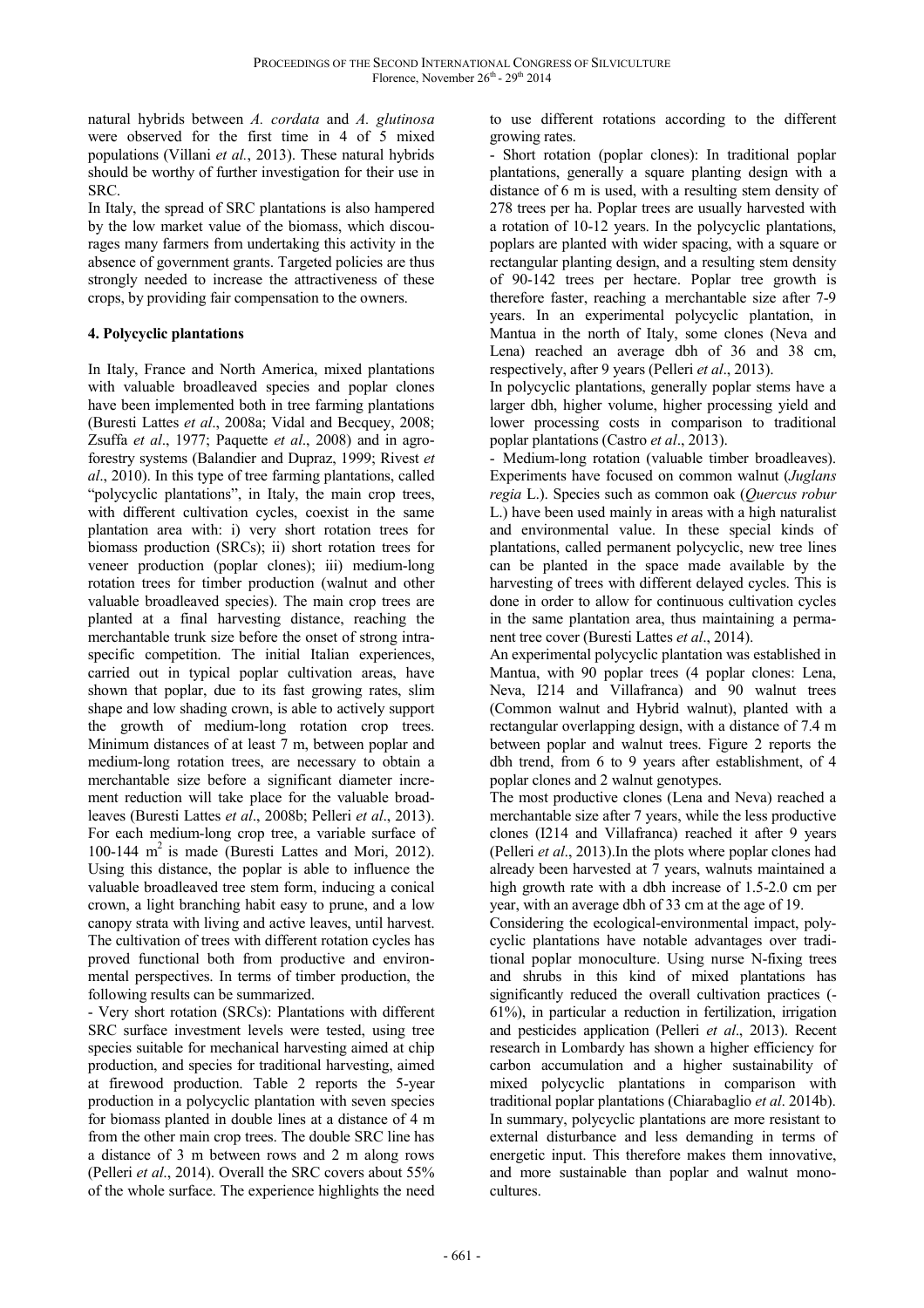# **5. Agroforestry systems**

Modern intensive agricultural practices, combined with predominant mono cropping farming systems, have contributed to the progressive and dangerous simplification of agro-ecosystems. This has led to serious environmental and productive consequences and to a dramatic impoverishment of many traditional rural scenarios, very often characterized by the strong interaction of forest trees with agricultural land use and practices (Eichhorn *et al*., 2006). The rapid development of the "Green Revolution" in modern agriculture has completely changed the traditional link between trees outside forest (TOF) and agricultural practices. In Italy, for example, in the mid 1940s, just before the rapid expansion of modern agriculture, TOF timber production was much higher than timber production from forest areas. Today, this balance has been completely reversed, and TOF timber production has completely declined.

Global environmental and productive emergencies, such as climate change and food security, have focused research and the interest of international institutions on the preservation and implementation of agroforestry systems, due to their intrinsic capacity to combine food and wood production with environmental preservation (Lasco *et al*., 2014). Traditional and innovative agroforestry practices (Tab. 3) provide strategic opportunities for multifunctional systems, producing a variety of productive and environmental services towards a new smart agriculture (Scherr *et al.*, 2012).

The European Project SAFE (Silvoarable Agroforestry For Europe) demonstrated that agroforestry systems are compatible with modern agricultural techniques.

Biophysical and economic modelling has shown that introducing timber trees in arable fields and landscapes can often be more profitable for farmers and landowners (Graves *et al.*, 2007). Silvoarable systems can also efficiently address ecosystem services (Palma *et al.*, 2007), decreasing soil erosion and nitrogen leaching.

At the same time, these systems can increase carbon sequestration across areas dominated by intensive farming systems, without significantly hampering food production. Silvoarable systems, combining the intercropping of walnut (*Juglans* spp.) timber trees with arable and fodder crops (e.g. wheat, corn and clovers) are potentially some of the most profitable farming systems under the temperate conditions of western Europe (Graves *et al.*, 2007). Research on walnut silvoarable systems has been conducted in Italy since the early 1990s on the optimization of the system according to tree-crop interactions, planting tree seedlings in rows alternated with arable crops. The competition of crops with young trees was firstly studied, indicating that tree mulching is very effective in decreasing water competition during summer drought periods (Paris *et al.*, 1994, 1998, 2005). The profitability of walnut silvoarable systems is strictly related to the duration of the intercropping period, with decreasing intercrop yields with increasing tree age. Therefore, it is of primary importance to predict crop yield in relation to increasing tree size, according to simple tree parameters, such as tree basal area (G) (Nissen and Midmore, 2002), as a

function of stem diameter and tree density. This hypothesis was tested in experimental walnut tree plots (*Juglans regia* L. and hybrid NG23xRA) (Perali *et al.*, 2009; Paris *et al*., 2013). Trees established in 1992 were intercropped with wheat (*Triticum aestivum*) in 2003, with clover (*Trifolium incarnatum* L.) in 2004, and finally with a natural meadow (2005-2010), comparing intercrop yields to the sole crop (crop reference yield, CRY). Hybrid walnut showed better growth rates in comparison to common walnut. At 18 years of intercropping, hybrid walnut trees reached a total height of 15 m, with an annual dbh increase of 1.3 cm. The hybrid walnut canopy was only slightly competitive with intercrops due to a late leaf development in spring.

The following regression equations between the CRY and G of hybrid walnut were developed for the three tested intercrops: i) wheat,  $CRY = -6.21G+100$  $(r=0.75***, G interval=0-5)$ ; clover, CRY=  $-0.04G+100$  $(r=0.07)$ ns, G interval=0-6); pasture, CRY= -3.9G+100  $(r=0.58^*$ , G interval=0-14).

Using these regressions, silvoarable models can be simulated in relation to various planting densities and tree growth rate (Fig. 3). These data can be used to minimize competition between adult walnut trees and the intercrops up to the tree harvesting age. For example, with 50 tree ha<sup>-1</sup> the CRY for wheat should decrease to less than 80% at a plantation age of around 23 years, representing two thirds of the harvesting cycle for hybrid walnut. With a density of 83 trees  $ha^{-1}$ , the wheat 80% CRY should start at a plantation age of 17 years.

Despite the emerging benefits of agroforestry systems, national and European policies are very inconsistent in terms agroforestry implementation in farming systems. Over the last 25 years, the Common Agricultural Policy (CAP) and the Rural Development Plants (RDPs) have practically ignored agroforestry systems, strongly subsidizing monocropping systems, both for food and timber production.

In Italy, over the last 25 years strong support has been offered to farmers and landowners planting timber trees on former agricultural land, but without establishing any sort of intercropping between trees and cash crops.

The main result has been that farmers often choose the worst soils for timber plantations, resulting in poor tree growth (Minotta and Paris, 2010). In 2005, the CAP recognized the positive impact of silvoarable systems on farming systems and the RDPs 2005-13 introduced the possibility of establishing, with public subsidies, such systems according to measure 2.2.2.

Unfortunately, this was largely unsuccessful (Pisanelli *et al.*, 2014), due to the lack of dissemination and poor financial support. The new RDPs (2014-20) are currently under evaluation, and hopefully a stronger support for agroforestry will be provided, both with direct measures for establishing new agroforestry systems, and also with the inclusion of agroforestry systems in the Ecological Focus Area of the Greening Measure.

The recently established European Federation of Agroforestry (EURAF, www.agroforestry.eu) plays an important role in supporting agroforestry in the CAP with intensive lobbying at European and national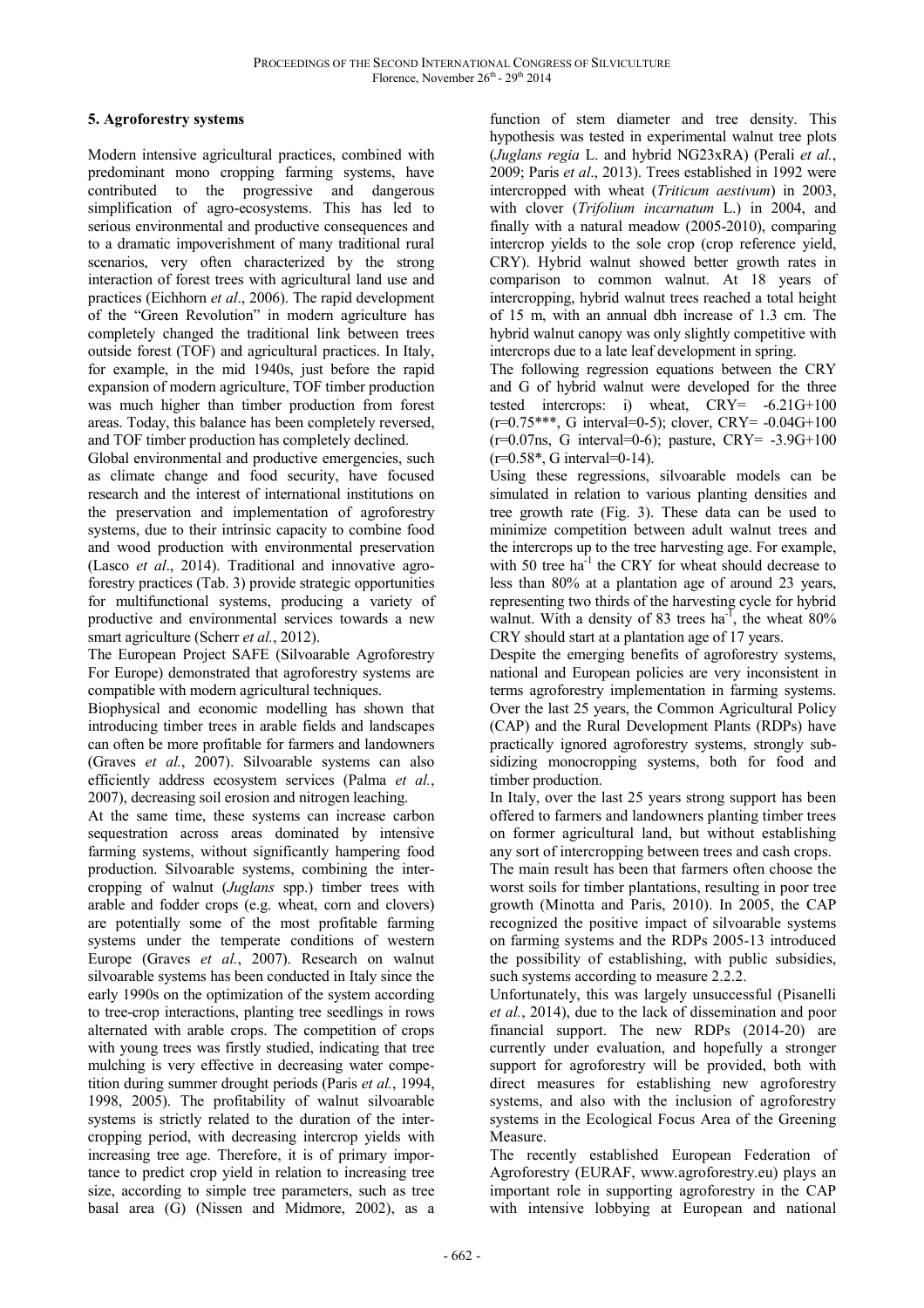levels. In Italy, the working group on Agroforestry of S.I.S.E.F. (http://sisef.org/gdl/agroforestry/) and the AIAF (Associazione Italiana di Agroforestazione, www.agroforestry.it) refers to EURAF. A new project on agroforestry in Europe has been lunched (since January 2014) by the European Commission, AGFORWARD (AGroFORestry that Will Advance Rural Development, www.agforward.eu). It is a fouryear project, developed by 23 organisations in 14 countries, with the goal of promoting appropriate agroforestry practices that advance sustainable rural development. From Italy, three organisations are involved in this project: CNR-IBAF of Porano; Veneto Agricoltura and CRA Olive culture of Spoleto. The project objectives are: i) to increase our understanding of existing, and new agroforestry systems in Europe; ii) to identify, develop and demonstrate innovations to improve the ecosystem service benefits and viability of agroforestry systems using participatory research; iii) to develop better adapted designs and practices for the different site conditions of Europe, and iv) to promote the wide adoption of sustainable agroforestry systems.

### **6. Conclusions**

Many crop models are available to support an important and ecologically sound wood production outside the forest. This wide variety of tree farming and agroforestry systems is a basic prerequisite to match the wide environmental and structural diversity characterizing Italian farms, as well as the diversified needs of the

domestic wood and energy industries, reducing at the same time the human pressure on the natural forests.

Key factors for the success of these plantations in Italy are the implementation of more efficient connections between wood producers and industrial users and targeted policies to increase the attractiveness of domestic wood for Italian industry. In conclusion, the Italian sector of tree farming and agroforestry systems is rich of resources that are just waiting for the right political and industrial organization for converting them in new opportunities for the wood-based sustainable domestic economy.

# **Acknowledgments**

This work was supported by: i) grant from the Italian Ministero dell'Università e della Ricerca Scientifica - Industrial Research Project "Integrated agro-industrial chains with high energy efficiency for the development of eco-compatible processes of energy and biochemicals production from renewable sources and for the land valorization (EnerbioChem)" PON01\_01966, funded in the frame of Operative National Programme Research and Competitiveness 2007-2013 D. D. Prot. n. 01/Ric. 18.1.2010; ii) AGFORWARD project (Grant Agreement  $N^{\circ}$  613520) which is co-funded by the European Commission within the  $7<sup>th</sup>$  Framework Programme. The views and opinions expressed in this report are purely those of the writers and may not in any

circumstances be regarded as stating an official position of the European Commission.

Table 1. Main poplar cultivation models in Italy.

| Plantation model         |                               | <b>SRF</b> | <b>SRC</b>   | <b>SRC</b>     |
|--------------------------|-------------------------------|------------|--------------|----------------|
| Purpose                  |                               | plywood    | OSB/biomass. | biomass        |
| Crop density             | $(p \cdot ha^{-1})$           | 280        | 1100         | 5700           |
| Rotation time            | years)                        | 10         | 10           | 10             |
| Harvesting cycle         | (years)                       | 10         |              | $\mathfrak{D}$ |
| Av. DBH at harvest.      | (cm)                          | 28-33      | 18           | $5 - 7$        |
| Av. Height at harvest    | (m)                           | 24         | 15           | 8              |
| Growing stock at harvest | $(f.t. ha^{-1})$              | 140-180    | 145          | 50             |
| Sale price               | $(\epsilon \cdot t^{-1})$     | 75         | 20/40        | 20-55          |
| Subsidies                | $\frac{1}{2}$ of estab. cost) | 60         | 40           | 40             |

Tabella 1. Principali caratteristiche dei modelli colturali in cui si articola la moderna pioppicoltura in Italia.

Table 2. Experimental plantation of Meleti (Lodi-Italy). Production of 7 tree species for biomass, 5 years after plantation (Pelleri *et al*., 2014, modified).

Tabella 2. Impianto sperimentale di Meleti (LO). Produzione di biomassa ottenuta con 7 diverse specie arboree al quinto anno dopo l'impianto.

| Type of SRC         | Surface    | Rotation | Fresh tree | Dry tree | Wood          | Wood                  |
|---------------------|------------|----------|------------|----------|---------------|-----------------------|
|                     | <b>SRC</b> |          | weight     | weight   | moisture      | Yield (dry weight)    |
| tree species        | $\%$       | year     | kg         | kg       | $\frac{0}{0}$ | $Mg$ ha <sup>-1</sup> |
| Populus, clone AF2  | 55         | $3-4$    | 158.5      | 66.8     | 57.9          | 55.3                  |
| Ulmus minor         | 55         | $3-4$    | 67.5       | 38.2     | 43.4          | 31.6                  |
| Platanus hybrida    | 55         | $5 - 6$  | 37.7       | 17.7     | 53.0          | 14.7                  |
| Corylus avellana    | 55         | $6 - 8$  | 25.7       | 12.7     | 50.7          | 10.5                  |
| Fraxinus oxycarpa   | 55         | $6 - 8$  | 16.7       | 10.8     | 35.2          | 8.9                   |
| Ostrya carpinifolia | 55         | $6 - 8$  | 18.3       | 10.5     | 42.6          | 8.7                   |
| Carpinus betulus    | 55         | $6 - 8$  | 11.7       | 6.6      | 43.8          | 5.4                   |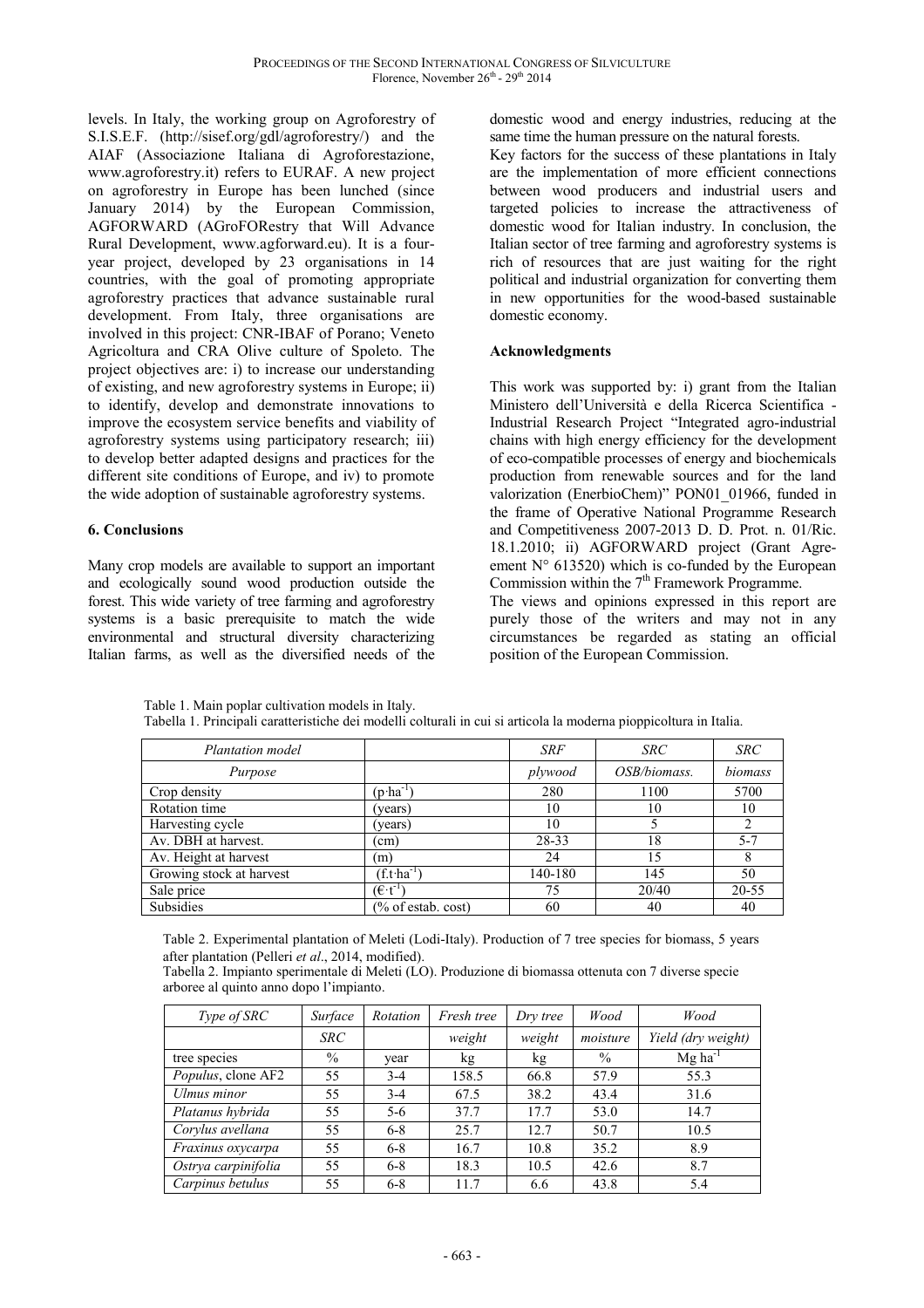| System                    | Description                                                                                                                                                                                                             | Main functions                                                                                                                                                                                                  |
|---------------------------|-------------------------------------------------------------------------------------------------------------------------------------------------------------------------------------------------------------------------|-----------------------------------------------------------------------------------------------------------------------------------------------------------------------------------------------------------------|
| Tree edge-rows            | Rows of trees and other woody species<br>planted/growing along field borders                                                                                                                                            | - Product diversification (timber,<br>wood, bioenergy, fruits and<br>berries, wild vegetables)<br>- Biodiversity<br>- Landscape/Aesthetic<br>- Field fencing                                                    |
| Buffer strips             | Perennial vegetation (grass, shrubs, trees) are<br>planted in strips between arable land or pastures<br>to enhance and protect aquatic resources<br>(streams, lakes) from negative effects of<br>agricultural practices | - Filtration of agricultural pollutants<br>- Water filtration<br>- Soil protection from water erosion                                                                                                           |
| Wind shelters             | Rows of trees are planted around farms and<br>fields to protect crops, animals and soil from<br>wind                                                                                                                    | - Wood and timber production<br>- Protection from wind of crops<br>livestock and buildings<br>- Wind erosion control                                                                                            |
| Silvo-arable<br>systems   | Trees are planted in single or multiple rows<br>with arable or horticultural crops between the<br>rows                                                                                                                  | - Production diversification<br>(timber, wood and crops)<br>- High use efficiency of cultural<br>inputs and natural resources<br>- Soil protection                                                              |
| Silvo-pastoral<br>systems | Trees are combined with forage and livestock<br>production including high (forest or woodland<br>grazing) and low density (open forest trees)<br>stands and plantations                                                 | - Production diversification (timber,<br>wood and livestock products)<br>- Livestock wellness                                                                                                                   |
| Special<br>applications   | Use of agroforestry technologies, planting trees<br>for specific requirements (eg.: filtration of<br>waste waters, Phyto-remediation) and wood<br>production                                                            | - Filtration and depuration of urban<br>and rural waste waters<br>- Decontamination of polluted soils;<br>- Production of decontaminated<br>timber and wood (with in-situ<br>phyto-degradation of contaminants) |

Table 3. Main agroforestry systems for timber and wood production in Italy. Tabella 3. Principali sistemi agro-forestali in Italia per la produzione di legname pregiato e biomassa legnosa.



Figure 1. Yield of poplar, willow and black locust SRC energy crops planted at High  $(8333$  trees ha<sup>-1</sup>) and Low  $(1667$  trees ha<sup>-1</sup>) density in northwest Italy. Data collected at the end of the fourth season after planting (from Bergante, 2010).

Figura 1. Produttività delle SRC con pioppo, salice e robinia realizzate ad alta (8333 alberi ha<sup>-1</sup>) e bassa (1667 alberi ha<sup>-1</sup>) densità nell'Italia Nord-Occidentale. Dati riferiti al termine del quarto anno dopo l'impianto.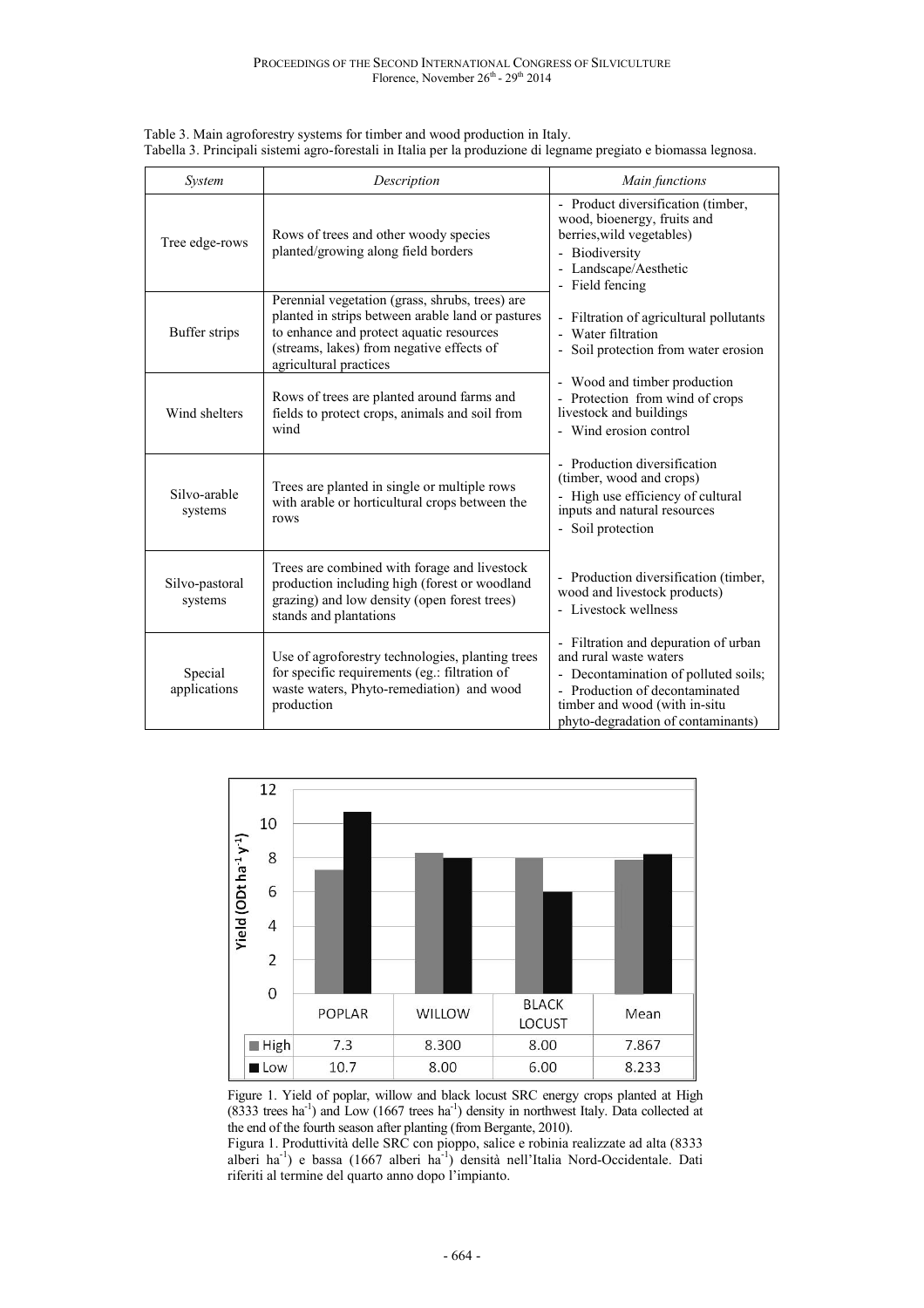

Figure 2. Experimental plantation at San Matteo delle Chiaviche (Mantova) on polycyclic plantations. Diameter growth (1.3 m above ground) of walnut genotypes and poplar clones using a distance of 7.4 m between the two species (Pelleri *et al*., 2013 modified).

Figura 2. Impianto sperimentale di San Matteo delle Chiaviche (MN): Andamento del diametro del fusto (ad 1,30 m di altezza) di piante di noce e di pioppo consociate in piantagione policiclica, e poste ad una distanza reciproca di 7,4 m.



Figure 3. At what plantation age does intercrop yield start to decline in walnut silvoarable systems? The three exponential curves indicate the time evolution of tree basal area (G) for three planting densities of walnut trees. The horizontal lines are the G value determining the intercrop yield which is 80% lower than the sole crop (Crop Reference Yield, CRY). Each intersection between the exponential and horizontal lines indicates at what age the CRY starts to be 80% (Perali *et al.*, 2009, Paris *et al*., 2013). Figura 3. Simulazione delle interazioni competitive tra alberi e colture consociate in sistemi silvoarabili di noce da legno. Le tre linee esponenziali rappresentano l'evoluzione dell'area basimetrica (G) del noce per tre densità di piantagione (50, 83 e 100 alberi ha<sup>-1</sup>). Le tre linee orizzontali rappresentano i valori di G per cui le colture consociate hanno una produzione che declina al di sotto dell'80% della coltura non consociata (CRY). L'intersezione tra le linee orizzontali e quelle esponenziali indica a che età degli alberi la CRY del coltura assume valori uguali all'80%.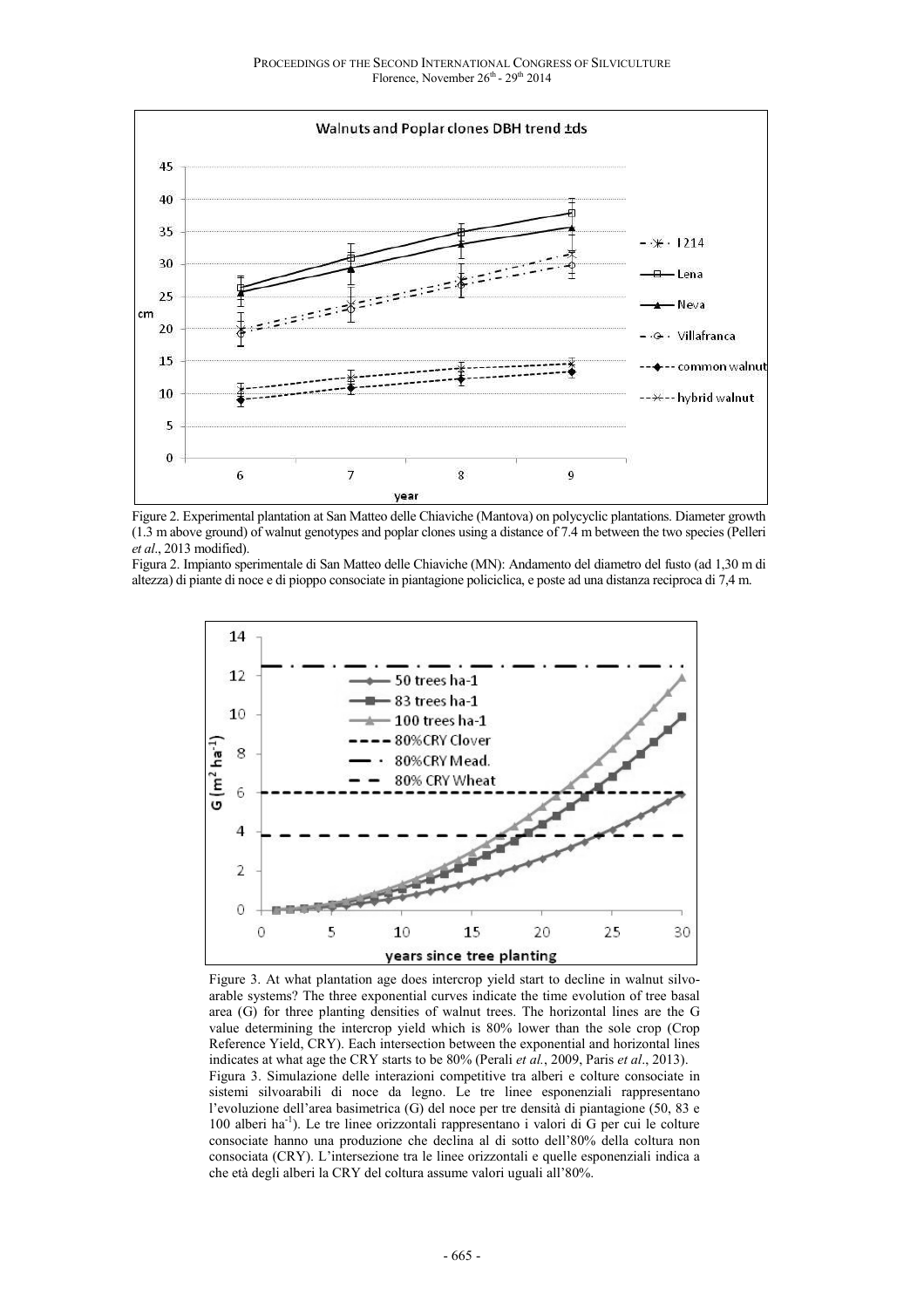### **RIASSUNTO**

### **Arboricoltura da legno ed agroforestry per un approvvigionamento sostenibile di legno da industria e da energia**

L'arboricoltura da legno e l'agroforestry possono contribuire in maniera significativa all'approvvigionamento di legname da industria e da energia secondo modelli colturali polifunzionali ed a basso impatto ambientale. Le ricerche condotte in Italia ed all'estero evidenziano la possibilità di pervenire a produzioni legnose interessanti dal punto di vista quantitativo e/o qualitativo ed ecologicamente sostenibili, conseguendo contemporaneamente utilità di carattere ambientale. Nelle aree agricole le piantagioni da legno, se opportunamente progettate e gestite, possono avere ricadute positive anche sulla biodiversità, il paesaggio, il ciclo del carbonio e la protezione del suolo, secondo i più recenti orientamenti sul greening della nuova PAC. Tra i modelli colturali più adatti agli ambienti italiani, si citano la pioppicoltura tradizionale per la produzione di assortimenti da sfogliato; i cedui a corta rotazione per la produzione di legno da energia; gli impianti policiclici in grado di produrre sulla medesima superficie assortimenti di pregio di pioppo e di latifoglie nobili e legno da energia; i sistemi agro-forestali che consentono una complementarietà ottimale con le produzioni agricole alimentari ed una significativa diversificazione dei prodotti ottenibili sulla medesima unità di superficie. Altro fattore fondamentale per il successo delle produzioni legnose fuori foresta è la realizzazione di un più efficiente raccordo tra i produttori e gli utilizzatori industriali del legno. In particolare, sono necessarie politiche indirizzate ad aumentare l'appetibilità della produzione nazionale per l'industria italiana del comparto. L'ecocertificazione delle produzioni, come già attuato per il pioppo, potrebbe essere un passo interessante in questa direzione.

### **BIBLIOGRAPHY**

- Augustson A., Lind A., Weih M., 2006 *Floristikmångfaldi Salix-odlingar*. Svenska Botanisk Tidskrift, 100: 52-58.
- Balandier P., Dupraz C., 1999 *Growth of widely spaced trees. A case study from young agroforestry plantations in France*. Agroforestry Systems, 43: 151-167.

http://dx.doi.org/10.1023/A:1026480028915

- Baum C., Leinweber P., Weih M., Lamersdorf N., Dimitriou I., 2009 – *Effects of Short Rotation Coppice with willows and poplar on soil ecology*. Landbauforschung, 59(3): 183-196.
- Bergante S., 2010 *Indagine sulle short rotationcrops con pioppo, salice e robinia*. Tesi di Dottorato, Università di Torino, pp. 137.
- Bergante S., Facciotto G., Minotta G., 2010 *Identification of the main site factors and management intensity affecting the establishment of short-Rotation-*

*Coppices (SRC) in Northern Italy through Stepwise regression analysis*. Central European Journal of Biology, 5 (4): 522-530.

http://dx.doi.org/10.2478/s11535-010-0028-y

Berndes G., Fredrikson F., Borjesson P., 2004 – *Cadmium accumulation and Salix-based phytoextraction on arable land in Sweden*. Agric. Ecosyst. Environ., 103: 207-223.

http://dx.doi.org/10.1016/j.agee.2003.09.013

- Bianconi D., De Paolis M.R., Agnello A.C., 2011 *Field-scale rhyzoremediation of a contaminated soil with hexachlorocyclohexane (HCH) isomers: the potential of poplars for environmental restoration and economical sustainability.* In: Handbook of Phytoremediation. Eds. Golubev I.A. Nova Science Publishers, New York, pp. 783-794.
- Bowman U., Turnbull J., 1997 *Integrated biomass energy systems and emission of carbon dioxide.* Biomass Bioenergy, 13: 333-343.

http://dx.doi.org/10.1016/S0961-9534(97)00043-3

- Britt C., Fowbert J., McMillan S.D., 2007 *The ground flora and invertebrate fauna of hybrid poplar plantations: results of ecological monitoring in the PAMUCEAF project*. Aspects of Applied Biology, 82: 83-89.
- Buresti Lattes E., Mori P., 2012 *Piantagioni policicliche. Elementi di progettazione e collaudo.* Sherwood - Foreste ed Alberi Oggi, 189: 12-16.
- Buresti Lattes E., Mori P., Pelleri F., Ravagni S., 2008a – *Des peupliers et des noyers en mélange, avec des plants accompagnateurs.* Forêt-enterprise, 178: 26-30.
- Buresti Lattes E., Cavalli R., Ravagni S., Zuccoli Bergomi L., 2008b – *Impianti policiclici di Arboricoltura da legno: due esempi di progettazione e utilizzazione*. Sherwood - Foreste ed Alberi Oggi, 139: 37-39.
- Buresti Lattes E., Mori P., Ravagni S., 2014 *The permanent polycyclic plantation: narrowing the gap between tree farming and forest.* In: Genetic restoration in ecosystem restoration using native tree species. State of the World's Forest Genetic Resources. Bozzano M., Jalonen R., Thomas E., Boshier D., Gallo L., Bordacs S., Smith P., Loo J., Thematic Study . Rome, FAO and Biodiversity International, pp. 188-194.
- Burger F., Sommer W., Ohrner G., 2005 *Anbau von Energiewäldern*. LWF Merkblatt der Bayerischen Land esanstaltfür Wald und Forstwirtschaft 19.
- Castro G., Mori P., Zanuttini R., 2013 *Produttività di sfogliato e diametro dei fusti: indagini preliminari sui cloni di pioppo I-214 e Neva*. Sherwood - Foreste ed Alberi Oggi, 192: 5-9.

CGA, 2010 – *VI Censimento Generale dell'Agricoltura*.

- Chiarabaglio P.M., Allegro G., Rossi A.E., Savi L., 2014a – *Studi sulla sostenibilità della pioppicoltura in Lombardia*. Sherwood - Foreste ed Alberi Oggi, 206: 5-8.
- Chiarabaglio P.M., Giorcelli A., Allegro G., 2014b *Environmental sustainability of poplar stands*. In: Actas de las Jornadas de Salicaceas 2014. Cuarto Congreso Internacional de Salicáceas en Argentina "Sauces y Álamos para el desarrolloregional" Ciudad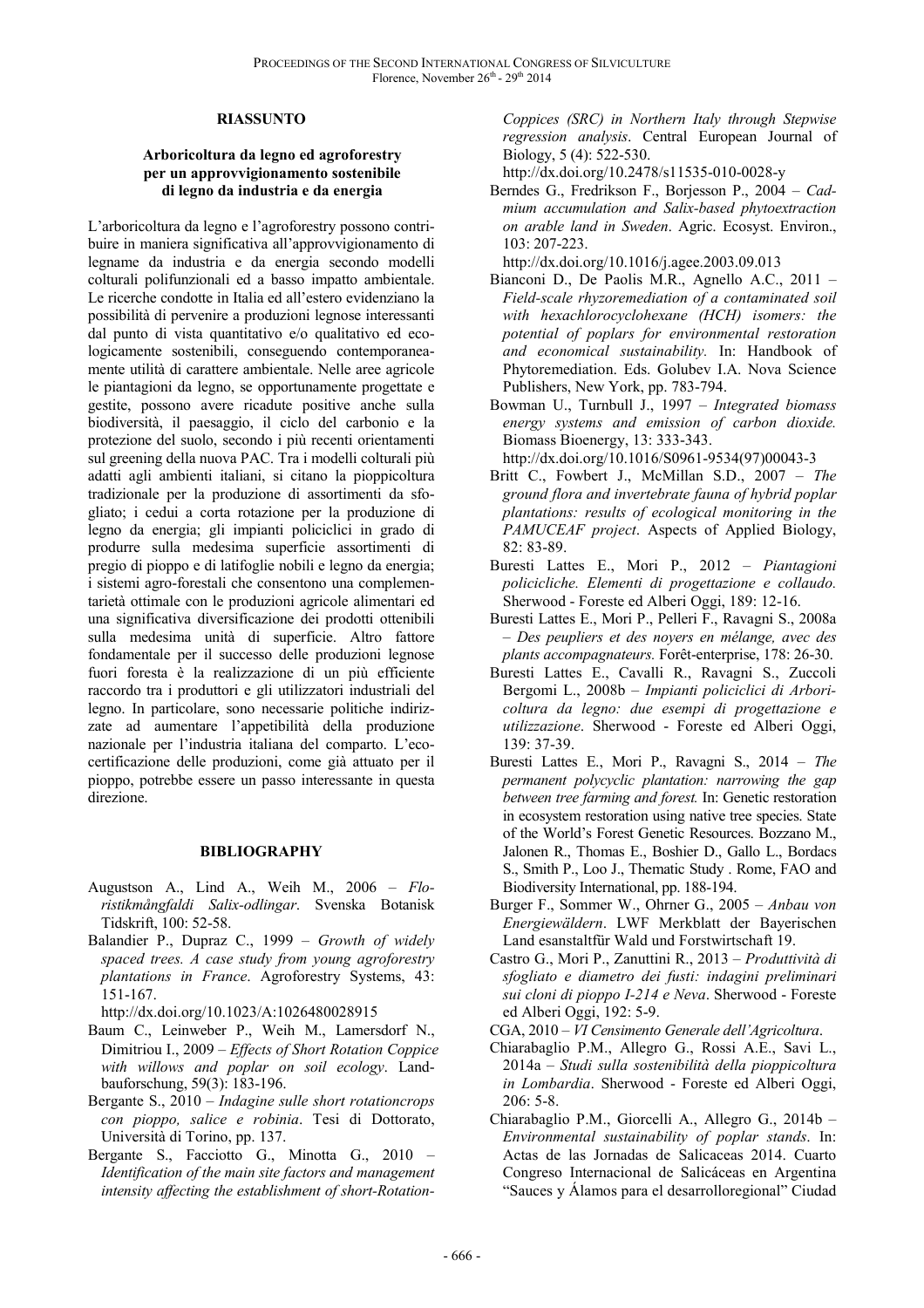de La Plata, Buenos Aires, Argentina, 18-21 marzo 2014. ISSN 1850-3543: p. 8.

- Coaloa D., 2014 *Sostenibilità economica e certificazione forestale della pioppicoltura*. In: Qualità e sostenibilità ambientale della pioppicoltura in filiere legno-energia. Regione Lombardia, Quaderni del 81-89.
- Coaloa D., Facciotto G., 2014 *Biomass feedstock from multipurpose poplar plantations: current situation and potential development in Italy.* In: Proceedings of the 22<sup>nd</sup> European Biomass Conference and Exhibition, Hamburg, 23-26 June 2014, pp. 112-115.
- Coaloa D., Vietto L., 2008 *Forest certification for poplar plantations: a new market opportunity*. In: IPC 23rd Sess. Poplars, Willows and People's Wellbeing'. Abstracts of Submitted Papers. Beijing, China, 27-30 October 2008, p. 43.
- Di Matteo G., Sperandio G., Verani S., 2012 *Field performance of poplar forbioenergy in southern Europe after two coppicing rotations: effects of clone and planting density*. iForest 5: 224-229 [online 2012-10-02] http://www.sisef.it/iforest/contents? id=ifor0628-005
- DTI, 2006 *The Effects on Flora and Fauna of Converting Grassland to Short Rotation Coppice (SRC)*. http://www.berr.gov.uk/files/file29233.pdf.
- Eichorn M.P., Paris P., Herzog F., Incoll L.D., Liagre F., Mantzanas K., Mayus M., Moreno G., Papanastasis V.P., Pilbeam D.J., Pisanelli A., Dupraz C., 2006 – *Silvoarable systems in Europe –past, present and future prospects*. Agroforestry Systems, 67: 29-50. http://dx.doi.org/10.1007/s10457-005-1111-7
- Facciotto G., Bergante S., Mughini G., Gras M.L., Nervo G., 2009 – *Biomass production with fast growing woody plants for energy purposes in Italy.* In: Proceedings of the International Scientific Conference 'Forestry in achieving millennium goals' Held on  $50<sup>th</sup>$  Anniversary of foundation of the Institute of Lowland Forestry and Environment. Novi Sad, Serbia 13-15 novembre 2008, pp. 105-110.
- Facciotto G.,Vietto L., Rossino R., Prendin S., Nervo G., 2014 – *Aspetti produttivi e qualitativi di piantagioni di pioppo in Lombardia.* In: Qualità e sostenibilità ambientale della pioppicoltura in filiere legno-energia. Regione Lombardia, Quaderni del 13-25.
- FAO, 2001 *Global data on forest plantations resources*. Forest Genetic Resources n. 29, FAO, Rome.
- FAO, 2010 *Global Forest Resources Assessment*. FAO, Rome.
- FAO, 2012 *Improving lives with poplars and willows*. Synthesis of Country Progress Reports. 24<sup>th</sup> Session of the International Poplar Commission, Dehradun, India, 30 Oct-2 Nov 2012. Working Paper IPC/12. Forest Assessment, Management and Conservation Division, FAO, Rome.

http://www.fao.org/forestry/ipc2012/en.

- Fry D., Slater F., 2009 *The biodiversity of short rotation willow coppice in the Welsh landscape.*  http://www.willow4wales.co.uk/
- Garten Jr. C.T., 2002 *Soil carbon storage beneath recently established tree plantations in Tennessee and South Carolina, USA*. Biomass Bioenergy, 23:93-102.

http://dx.doi.org/10.1016/S0961-9534(02)00033-8

Graves A.R., Burgess P.J., Palma J.H.N., Herzog F., Moreno G., Bertomeu M., Dupraz C., Liagre F., Keesman K., van der Werf W , Koeffeman de Nooy A., van den Briel J.P., 2007 – *Development and application of bio-economic modeling to compare silvoarable, arable, and forestry systems in three European countries.* Ecological Engineering, 29: 434-449.

http://dx.doi.org/10.1016/j.ecoleng.2006.09.018

Guo M., Littlewood J., Joyce J., Murphy R., 2014 – *The environmental profile of bioethanol produced from current and potential future poplar feedstocks in the EU*. Green Chemistry, 16: 4680-4695. http://dx.doi.org/10.1039/C4GC01124D

ISTAT, 2012 – http://www3.istat.it/dati/catalogo/2012

- Jug A., Hofmann-Schielle C., Makeschin F., Rehfuess K.E., 1999 – *Short-rotation plantations of balsam poplars, aspen and willows on former arable land in the Federal Republic of Germany II. Nutritional status and bioelement export by harvested shoot axes*. Forest Ecology and Management, 121: 67-83. http://dx.doi.org/10.1016/S0378-1127(98)00558-1
- Lasco R.D., Delfino R.J.P., Catacutan C.D., Simelton E.S., Wilson D.M., 2014 – *Climate risk adaptation by smallholder farmers: the roles of trees and agroforestry*. Current Opinion in Environmental Sustainability, 2014, 6: 83-88.

http://dx.doi.org/10.1016/j.cosust.2013.11.013

- Lewandowski I., Schmidt U., Londo M., Faaij A., 2006 – *The economic value of the phytoremediation function - Assessed by the example of cadmium remediation by willow (*Salix *ssp)*. Agric Sys, 89: 68- 89. http://dx.doi.org/10.1016/j.agsy.2005.08.004
- Mantau U., Asikainen A., Anttila P., Leek N., Lindner M., Oldenburger J., Prins K., Saal U., Steierer F., Verkerk H., 2010 – *EUwood - Real potential for changes in growth and use of EU forests*. Final report. Hamburg-Germany, June 2010. pp. 160.
- Minotta G., Paris P., 2010 *Workshop del GdL SISEF "Arboricoltura da legno" sulle piantagioni di latifoglie a legno pregiato e presentazione di ARBORA, il database on-line degli impianti da legno di latifoglie*. Forest@ 7: 247-248 [online: 2010-12- 02] http://www.sisef.it/forest@/.
- Nervo G., Coaloa D., Vietto L., Giorcelli A., Allegro G., 2011 – *Current situation and prospects for European poplar culture: the role of research*. Actas del Tercer Congreso Internacional de las Salicáceasen Argentina 'Los álamos y lossaucesjunto al paisaje y eldesarrolloproductivo de la Patagonia' Neuquen, Argentina 16-19 Marzo 2011. pp. 9 [En].
- Nissen T.M., Midmore D.J., 2002 *Stand basal area as an index of tree competitiveness in timber intercropping*. Agroforestry Systems, 54: 51-60. http://dx.doi.org/10.1023/A:1014273304438
- NjakouDjomo S., Ac A., Zenone T., De Groote T., Bergante S. , Facciotto G., Sixto H., CiriaCiria P., Weger J., Ceulemans R., 2015 – *Energy performances of intensive and extensive short rotation cropping systems for woody biomass production in the EU*.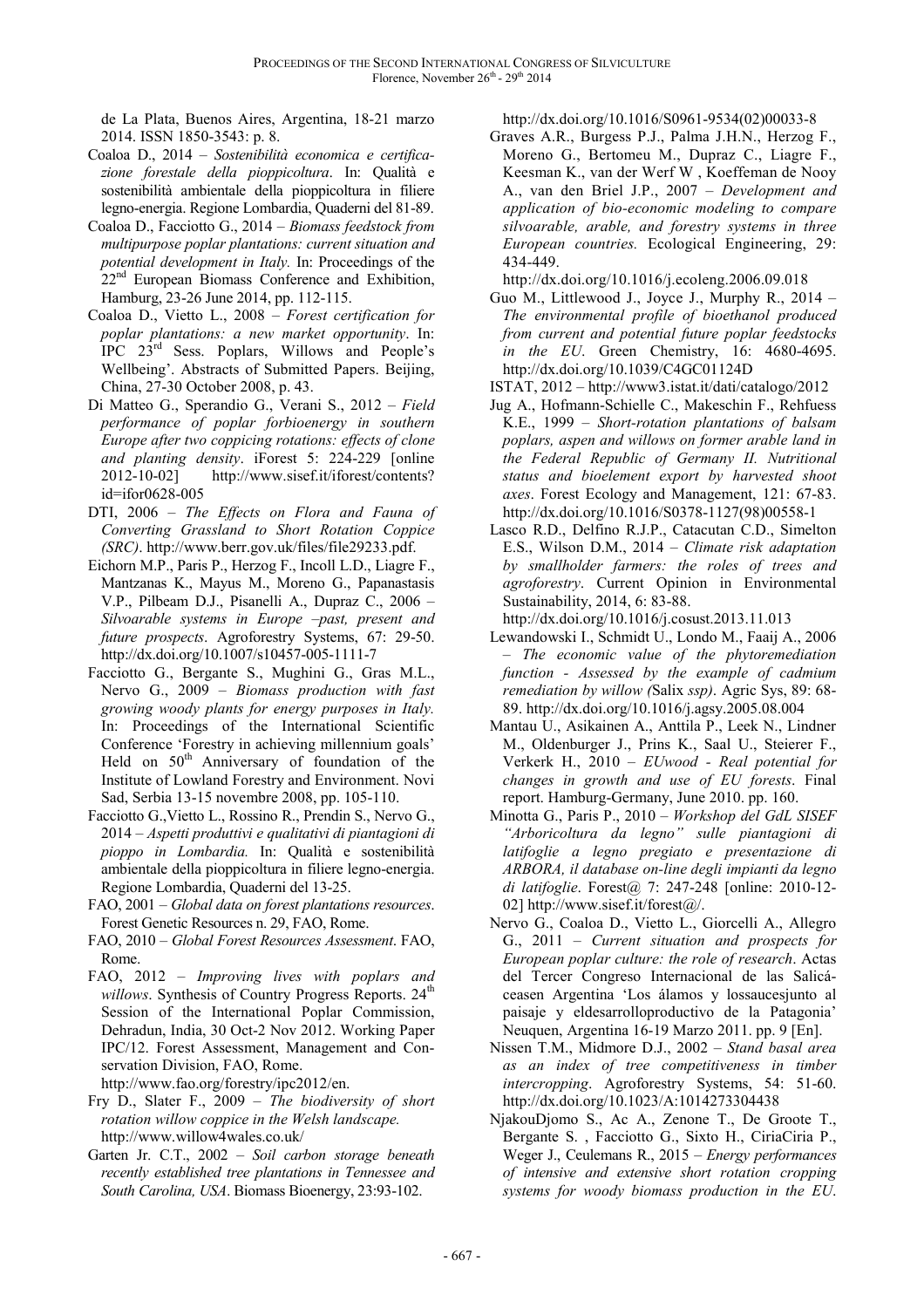Renewable and Sustainable Energy Reviews, 41: 845-854.

http://dx.doi.org/10.1016/j.rser.2014.08.058

- Palma J.H.N., Graves A.R., Bunce R.G.H., Burgess P.J., de Filippi R., Keesman K.J., van Keulen H., Liagre F., Mayus M., Moreno M., Reisner Y., Herzog F., 2007 – *Modeling environmental benefits of silvoarable Agroforestry in Europe*. Agriculture, Ecosystems and Environment, 119: 320-334. http://dx.doi.org/10.1016/j.agee.2006.07.021
- Paquette A., Messier C., Périnet P., Cogliastro A., 2008 – *Simulating light availability under different hybrid poplar clones in a mixed intensive plantation system*. Forest Science, 54: 481-489.
- Paris P., Perali A., Pisanelli A., 2013 *Uso di G, area basimetrica, per la modellizzazione dell'interazioni tra alberi e colture erbacee consociate in sistemi silvoarabili di noce da legno*. Poster. IX Congresso Nazionale SISEF, "Multifunzionalità degli ecosistemi forestali montani", Libera Università di Bolzano/Bozen, 16-19 Settembre 2013.
- Paris P., Mareschi L., Sabatti M., Pisanelli A., Ecosse A., Nardin F., Scarascia-Mugnozza G., 2011 – *Comparing hybrid Populus clones for SRF across northern Italy after two biennial rotations: Survival, growth and yield*. Biomass Bioenergy, 35: 1524-1532. http://dx.doi.org/10.1016/j.biombioe.2010.12.050
- Paris P., Olimpieri G., Cannata F., 1994 *Influence of alfalfa (*Medicago sativa *L.) intercropping and polyethylene mulching on early growth of walnut (*Juglans *spp.) in central Italy*. Agroforestry Systems, 31: 169-189. http://dx.doi.org/10.1007/BF00711724
- Paris P., Olimpieri G., Cannata F., Pisanelli A., Todaro L., 1998 – *Leaf-water potential and soil-water depletion of walnut mulched with polyethylene and Intercropped with alfalfa in central Italy*. Agroforestry Systems, 40: 69-81.

http://dx.doi.org/10.1023/A:1006079215567

- Paris P., Pisanelli A., Todaro L., Olimpieri G., Cannata F., 2005 – *Growth and water relations of walnut trees (*Juglans regia *L.) on a mesic site in central Italy: effects of understorey herbs and polyethylene mulching.* Agroforestry Systems, 65: 113-121. http://dx.doi.org/10.1007/s10457-004-6719-5
- Paris P., Facciotto G., Nervo G., Minotta G., Sabatti, M., Scaravonati A., Tarchi M., Scarascia-Mugnozza G., 2010 – *Short Rotation Forestry of poplars in Italy: current situation and prospective*. In: Book of abstract of Fifth International Poplar Symposium, Poplars and willows: from research models to multipurpose trees for a bio-based society held in Orvieto, Italy 20-25 September 2010, 105-106.
- Pelleri F., Bianchetto E., Bidini C., Vitone A., 2014 *Polycyclical plantation walnut, poplar and SRF: a plantation in Lodi Province Northern Italy*. Poster presentato AgroCop Conference CNR IBAF Porano 16-17 Ottobre 2014.
- Pelleri F., Ravagni S., Bianchetto E., Bidini C., 2013 *Comparing growth rate in a mixed plantation (walnut, poplar and other nurse trees) with different planting designs: result from an experimental plantation in*

*northern Italy*. Annals of Silvicultural Research, 37 (1): 13-21.

- Perali A., Pisanelli A., Ecosse A., Scarascia-Mugnozza G., Cannata F., Paris P., 2009 – *Sistemi agroforestali, consociazione vincente*. Terra e Vita (supp. Bioenergie), 44: 38-40.
- Pisanelli A., Marandola D., Marongiu S., Paris P., Rosati A., Romano R., 2014 – *The role of Rural Development Policy in supporting agroforestry systems in EU*. Book of Abstracts (J HN Palma Ed.) 2<sup>nd</sup> European Agroforestry Conference, ISBN 978-972-97874-4-7, pp. 22-25, European Agroforestry Federation, 4-6 June 2014, Cottbus, Germany.
- Rivest D., Oliver A., Gordon A.M., 2010 *Hardwood intercropping system: combining wood and agricultural production while delivering environmental services*. http://www.agrireseau.qc.ca/Agroforesterie/ documents/Hardwood\_Intercropping\_Systems\_(1 Mo)pdf.
- Scartazza A., Tosi L., TarchiM., Paris P., Brugnoli E., 2012 – *Comparing early drought responses of Italian alder and hybrid poplar in a bioenergy field test in Mediterranean Europe.* Poster presented at 24<sup>th</sup> Session of the International Poplar Commission, FAO and Indian Council of Forestry Research and Education, Forest research Institute, Dehradun, India, 29 oct - 2 Nov., 2012. Working Paper IPC/11, FAO, Rome, Italy, Book of Submitted Abstracts FAO, October 2012.

http://www.fao.org/forestry/ipc2012/79776/en/.

- Scherr S.J., Shames S., Friedman R., 2012 *From climate-smart agriculture to climate-smart landscapes.* Agriculture and Food Security, 2012: 1: 12. http://dx.doi.org/10.1186/2048-7010-1-12
- Seufert G., 2010 *Il "Kyoto Experiment" del CCR di Ispra: La Pioppicoltura come sequestratore di carboni*o. Vegetalia, 2010.
- Vidal C., Becquey J., 2008 *Enseignements de deux plantations mélangée de peuplier I214 et de noyer hybride*. Institut pour le Développement Forestier - Forêt Entreprise, 178: 31-36.
- Vietto L., Nervo G., Facciotto G., Chiarabaglio P., Coaloa D., 2011 – *Activities for sustainablepoplar plantations management in Italy*. In: Actas del Tercer Congreso Internacional de las Salicáceas en Argentina 'Los álamos y los sauces junto al paisaje y el desarrolloproductivo de la Patagonia' Neuquen, Argentina 16-19 Marzo 2011. pp. 9.
- Vietto L., Facciotto G., Giorcelli A., Allegro G., Castro G., Nervo G., Bisoffi S., 2012 – *New P. × canadensis clones for wood industry and biomass production selected in Italy*. In: Improving Lives with Poplars and Willows. Abstracts of submitted papers. 24<sup>th</sup> Session of the International Poplar Commission, Dehradun, India, 30 October - 2 November 2012. Working Paper IPC/11 FAO, Rome, Italy.
- Villani F., Mattioni C., Olimpieri I., Cherubini M., Malvolti M.E., Chiocchini F., Proietti S., Moscatello S., Paris P., Battistelli A., 2013 – *Genetic variation of*  Alnus cordata *and* Alnus glutinosa *populations from Southern Italy: evidence of interspecific hybridization*.